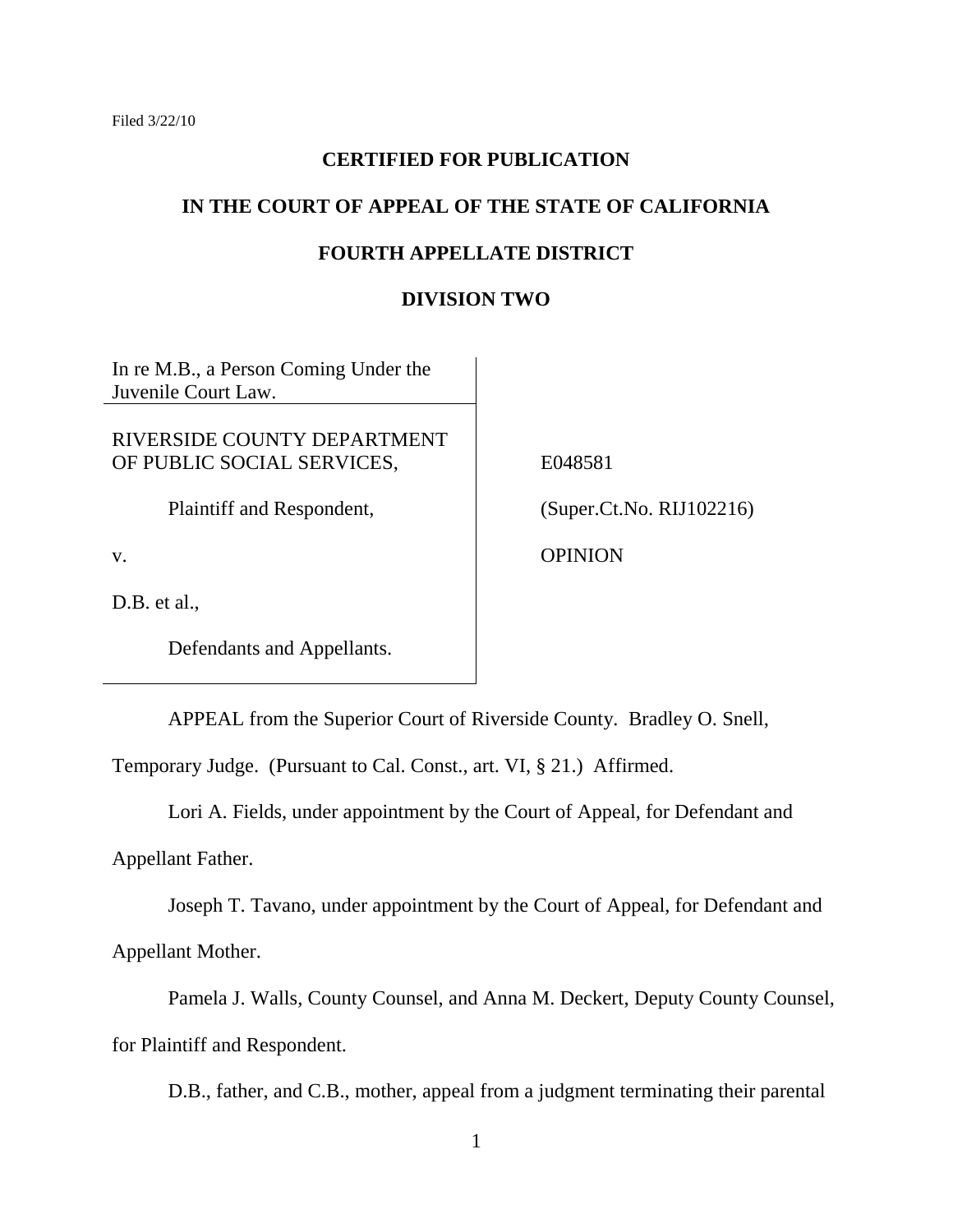rights to M.B. M.B.'s four older half-siblings were previously freed from parental custody and control after D.B. molested his 14-year-old stepdaughter and the parents failed to reunify. Mother was required to keep her children away from D.B., a registered sex offender, but continued her relationship with him, resulting in the birth of M.B. M.B. was made a dependent due to his siblings' neglect and sexual abuse, and services were denied, with the concurrence of the Choctaw Nation of Oklahoma (the Tribe), with which father was an enrolled member.

Subsequently, the court conducted a hearing to select and implement a permanent plan of adoption. (Welf. & Inst. Code,**<sup>1</sup>** § 366.26.) At the hearing, the juvenile court applied the Indian Child Welfare Act (ICWA), which requires the expert opinion of an Indian expert that continued custody of the child by the parent or Indian custodian would result in serious emotional or physical damage to the child. Both appeal the judgment. Father argues the judgment must be reversed because the Indian expert did not conduct an adequate investigation. Mother joins this challenge. We affirm.

#### **BACKGROUND**

Prior to the birth of M.B., mother and father lost custody of four other minors.**<sup>2</sup>** The three oldest children were made dependents due to mother's neglect, and they were returned to her custody in 2002. The following year, the children were removed again,

**<sup>1</sup>** All statutory references are to the Welfare and Institutions Code unless stated otherwise.

**<sup>2</sup>** The oldest child involved in the prior dependency has a different father.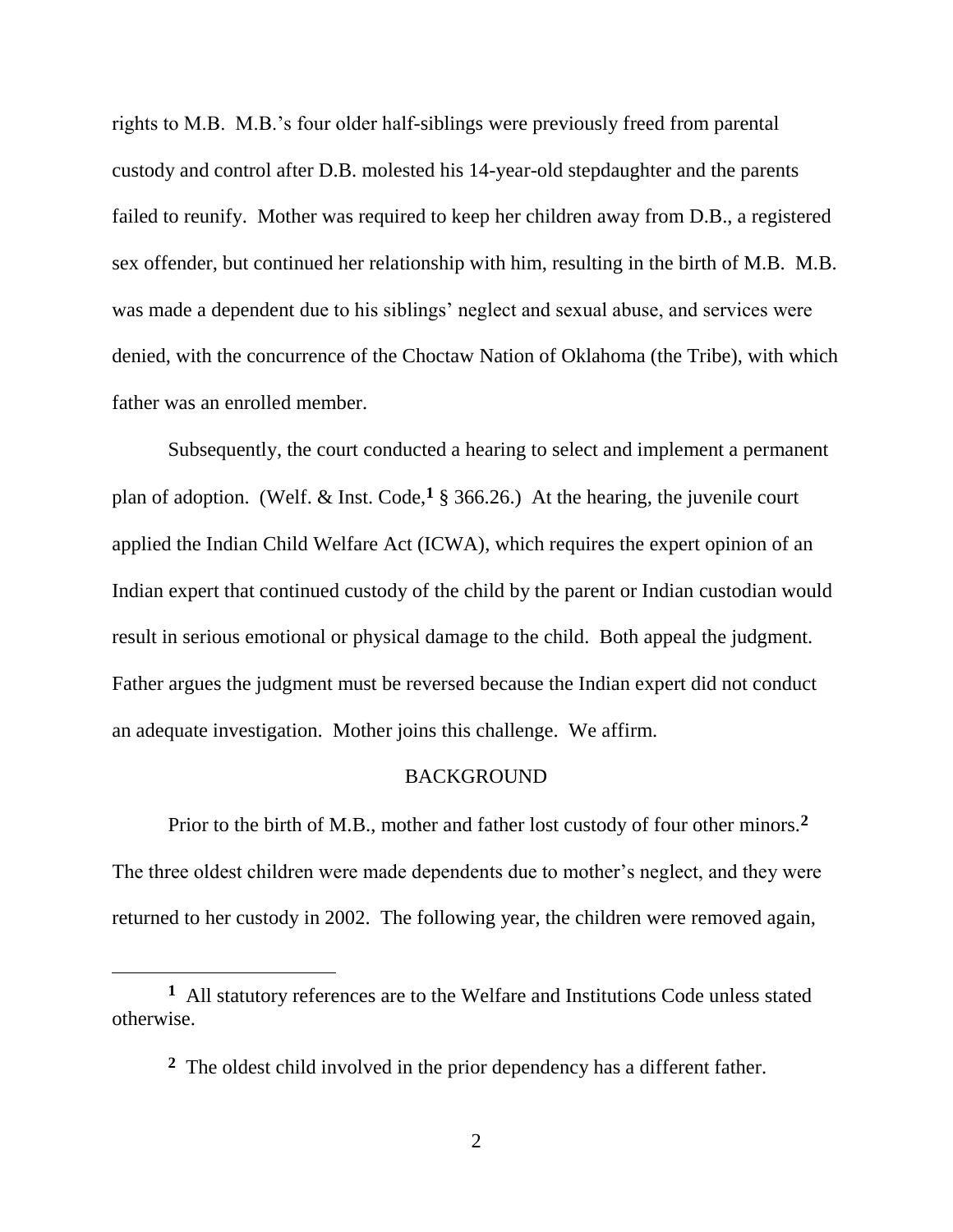this time due to allegations that father had molested the oldest stepchild, and mother failed to protect her. In the meantime, mother gave birth to a son who was added to the prior dependency and removed from mother's custody due to risk of harm relating to father's sexual abuse of a sibling and mother's neglect. Parental rights to the older four children were terminated on January 23, 2006.

M.B., the subject of the current dependency proceedings, was born the following year. On July 17, 2007, M.B. (the child) was taken into temporary custody due to risk of sexual abuse based on the sibling's sexual abuse, and because mother maintained a relationship with father, a registered sex offender. A dependency petition was filed on July 19, 2007, alleging neglect and failure to protect (§ 300, subd. (b)), relating to the risk of molestation arising from mother's cohabitation with father, a registered sex offender, the parents' history of substance abuse, and the parents' failure to reunify with the older children. It was further alleged that the minor's siblings had been abused and neglected, placing him at risk of similar harm. (§ 300, subd. (j).)

The trial court found that ICWA applied at the time of the detention hearing, and made the appropriate findings to justify removal of an Indian child from his parents. The tribe intervened on August 21, 2007. At the jurisdiction hearing which was conducted on January 8, 2008,<sup>3</sup> the court struck the neglect and failure to protect allegation (§ 300, subd. (b)), and made a true finding that M.B. was a dependent due to the abuse or neglect

<sup>&</sup>lt;sup>3</sup> The jurisdiction hearing was continued until ICWA noticing was complete, and an ICWA Indian expert was identified.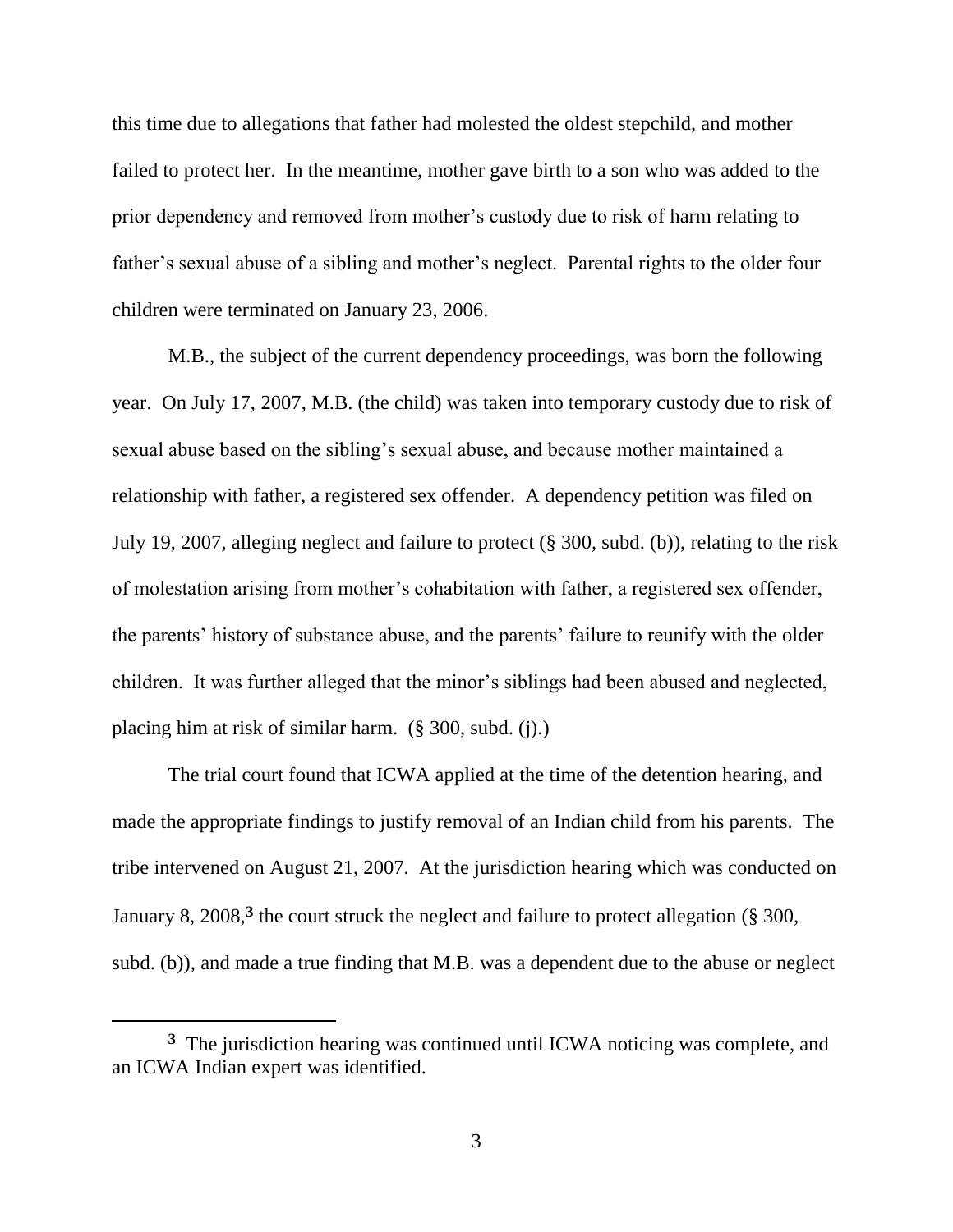of his siblings. (§ 300, subd. (j).) The court found that continued custody by his parents was likely to cause M.B., an Indian child, serious physical damage, and that active efforts to prevent removal were unsuccessful. M.B. was removed from his parents' custody and services were denied on the basis of the order terminating parental rights to the child's siblings (§ 361.5, subd. (b)(10)), and father's conviction of a violent felony. (§ 361.5, subd. (b)(12).) The tribe agreed with the recommendation to deny services. The court scheduled a hearing to select and implement a permanent plan of adoption. (§ 366.26.)

The section 366.26 hearing was continued several times to determine placement of M.B., and to allow home evaluations of out-of-state relatives. On May 7, 2008, at a permanent plan review hearing (§ 366.3), the court ordered the Department of Public Social Services (DPSS) to look into placement of M.B. in the same adoptive home as his siblings and half-sibling. Although DPSS felt M.B. was better off in a placement by himself, on September 16, 2008, the court ordered that M.B. be placed in the siblings' home.

In November 2008, M.B. had adjusted well to the Indian-approved home where his siblings and half-sibling lived and the parents continued monthly visits. However, the section 366.26 hearing had to be continued further due to lack of a declaration by an Indian expert. In the meantime, the home study of the prospective adoptive parents that had been completed in March 2007 relating to the older siblings was amended to include M.B., and the adoption assessment report was prepared. However, by January 2009, the adoptive parents experienced financial and marital problems, and the adoptive father informed DPSS he had second thoughts about adopting. The adoptive mother was still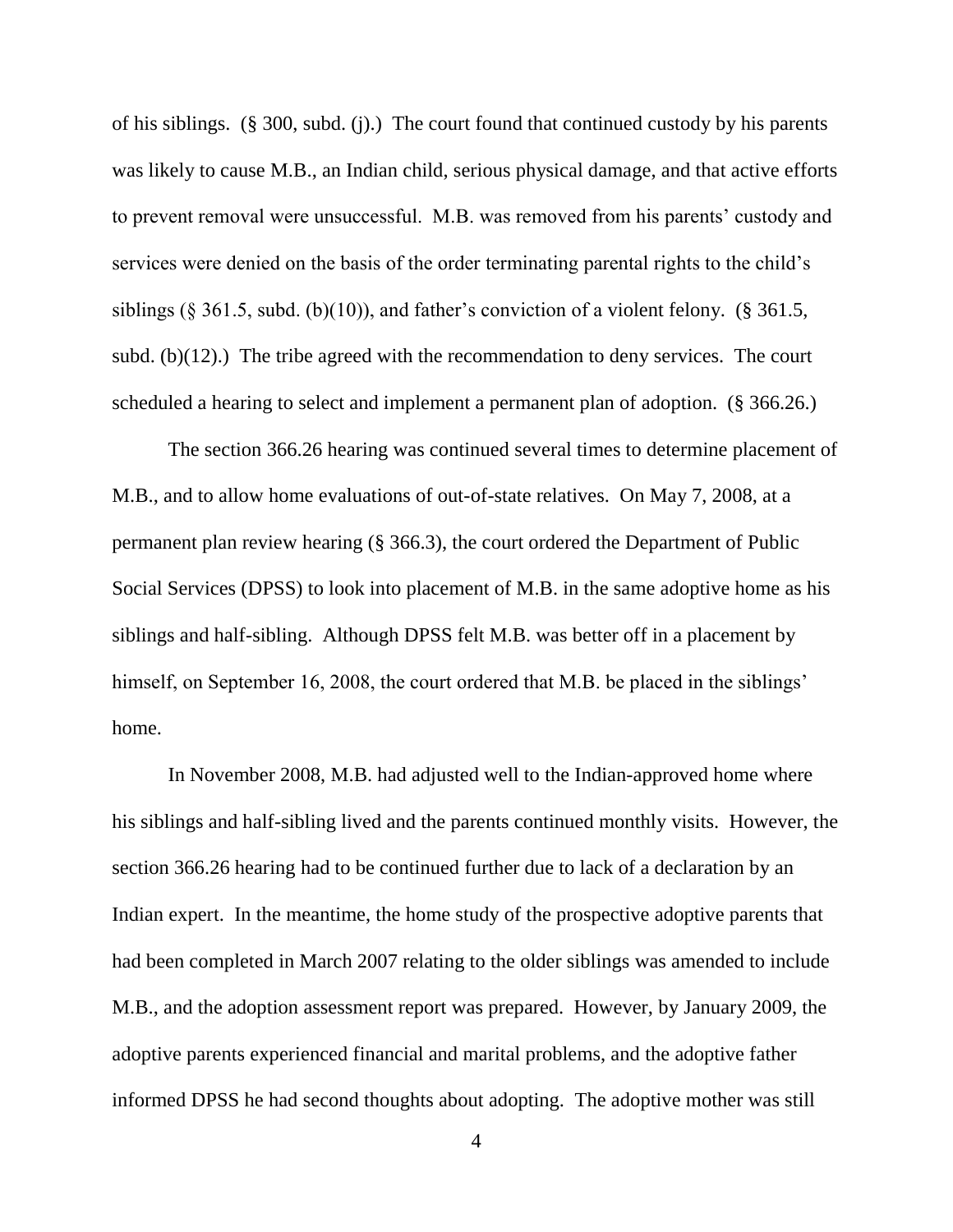committed to adoption, and DPSS approved her request to adopt M.B. on her own.

On May 14, 2009, the Declaration of an Indian Expert was filed along with an addendum to the report prepared for the 366.26 hearing. The declaration set out the Indian expert's qualifications, and explained that the expert had spoken with both the Tribe's social worker and the DPSS social worker, visited the minor, and reviewed the social worker's reports. In the opinion of the Indian expert, continued custody of M.B. by his parents would result in substantial danger to the physical health, safety, protection or physical or emotional well-being of the minor and that active efforts had been made by the social worker to prevent the breakup of the Indian family.

On June 1, 2009, the section 366.26 hearing took place. Initially, all parties stipulated to admission of the reports, including the Declaration of the Indian expert. However, after the case was closed to evidence, father argued that the Indian expert's investigation was inadequate, in addition to arguing that adoption would be detrimental due to the existence of a beneficial parent-child relationship. DPSS reopened its case and called the Indian expert as a witness to testify about her specific recommendation that parental rights be terminated. During the parents' cross-examination of the Indian expert, she expanded on the investigation described in her declaration, acknowledging that she normally does not speak to the parents.

At the conclusion of the hearing, the court found beyond a reasonable doubt that M.B. is adoptable, that active efforts had been made to provide remedial services and rehabilitative programs but that such efforts were unsuccessful; that continued custody of the child by the parents was likely to result in serious emotional and physical damage to

<sup>5</sup>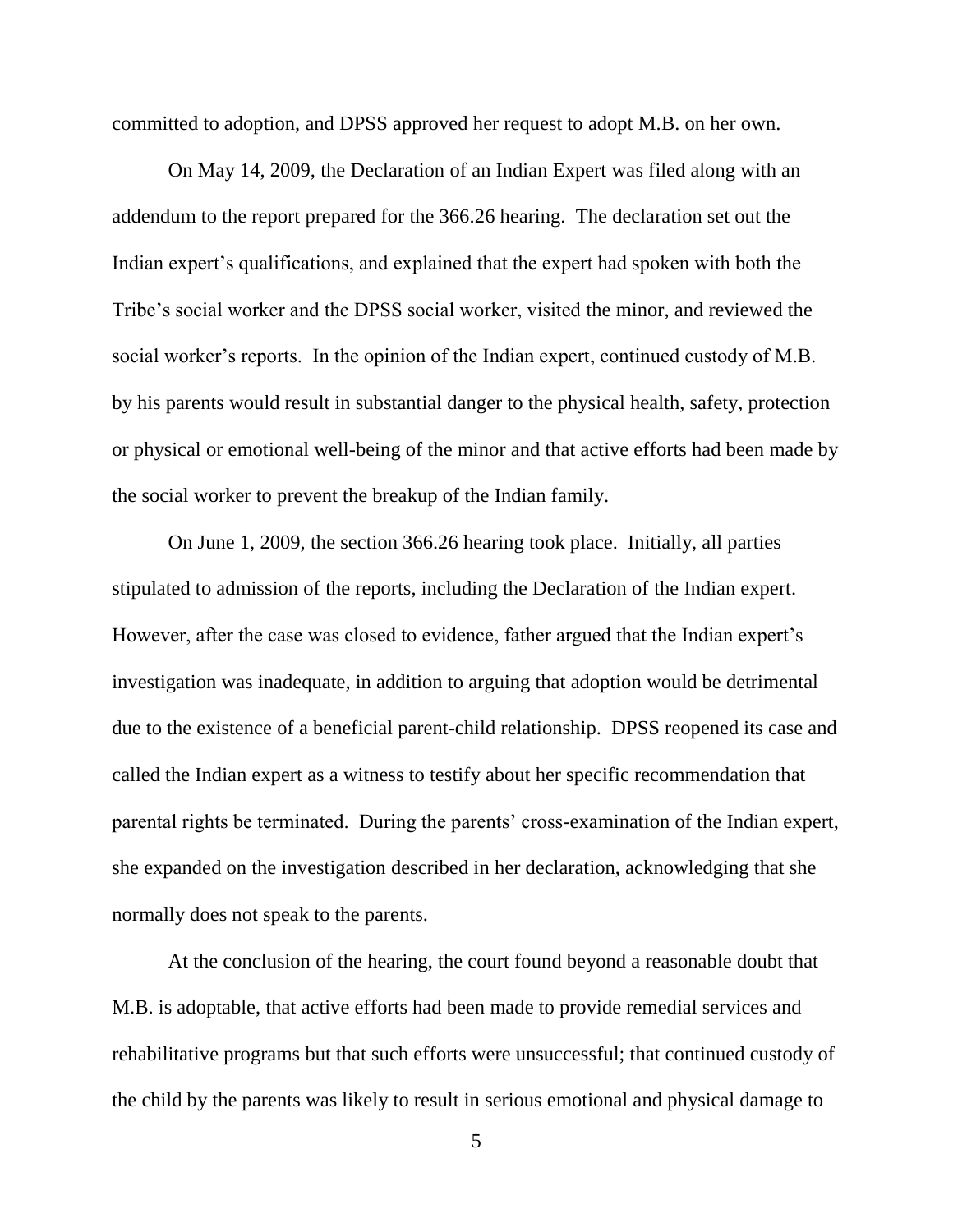the child; and that termination of parental rights would not be detrimental to the child. The parents appealed.

### **DISCUSSION**

The parents argue that the judgment terminating parental rights must be reversed because the investigation conducted by the Indian expert was substantively deficient to support the opinion that continued custody of the child by the parent or Indian custodian is likely to result in serious emotional or physical damage to the child. In a related argument, the parents argue that the court erred in proceeding to terminate parental rights despite the inadequacy of the Indian expert, and given the court's acknowledgment it did not know what standards applied to expert testimony or investigation.**<sup>4</sup>**

There was no objection to the admission into evidence of either the Indian expert's declaration or her qualifications to testify as an expert. Although the court stated it did not know the exact specifications that qualify one to be an Indian expert, or if there is a requirement that an Indian expert talk with the parents, it concluded there was some independent investigation. The parents did not object to the court's ruling on the ground it was premature, did not request a continuance, and they did not proffer evidence of any specific requirements of an Indian expert, although they had ample time. Thus, we are

 $\overline{a}$ 

**<sup>4</sup>** Although the court stated it did not know the exact specifications that qualify one to be an Indian expert, or if there is a requirement that an Indian expert talk with the parents, it concluded there was some independent investigation. No objection was made by the parents to a ruling by the court and no request was made to provide evidence of the specific requirements of an Indian expert. Thus, this secondary issue was not preserved for appeal.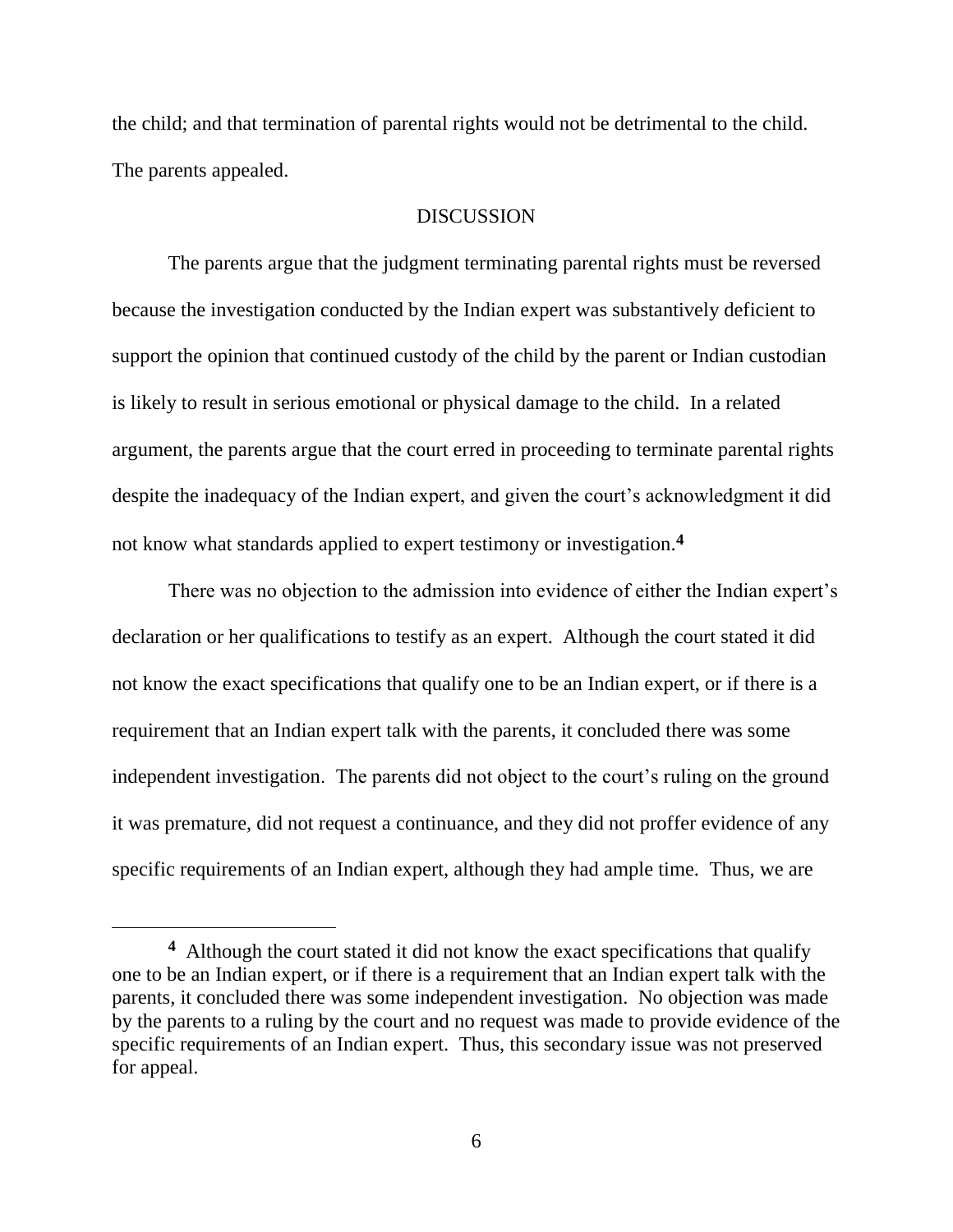not concerned with the adequacy of the Indian expert's qualifications or the declaration submitted by the expert in lieu of a report.

Nevertheless, the essence of the parents' arguments is that the judgment terminating parental rights is not supported by sufficient evidence. We disagree.

# a. **ICWA Does Not Require an Indian Expert to Interview Parents in Every Case**.

ICWA protects the interests of Indian children and promotes the stability and security of Indian tribes and families by establishing minimum federal standards in juvenile dependency cases. (25 U.S.C. §§ 1901, 1902; *In re Robert A.* (2007) 147 Cal.App.4th 982, 988.) Those standards require the juvenile court to make certain findings affecting an Indian child before ordering foster care or terminating parental rights. Before the court can terminate parental rights it must make a finding, "supported by evidence beyond a reasonable doubt, including testimony of qualified expert witnesses, that the continued custody of the child by the parent or Indian custodian is likely to result in serious emotional or physical damage to the child." (25 U.S.C.) § 1912(f); see also § 366.26, subd. (c)(2)(B)(ii).) This finding is commonly referred to as the ICWA detriment finding. (*In re Barbara R.* (2006) 137 Cal.App.4th 941, 950.)

The legislative history of ICWA reveals that Congress attributed many unwarranted removals of Indian children to cultural bias on the parts of state courts and social workers making decisions. (Guidelines for State Courts; Indian Child Custody Proceedings, 44 Fed.Reg. 67584, 67593, § D.3, Commentary (Nov. 26, 1979) (Guidelines).) Thus, ICWA and the Guidelines require the use of one or more Indian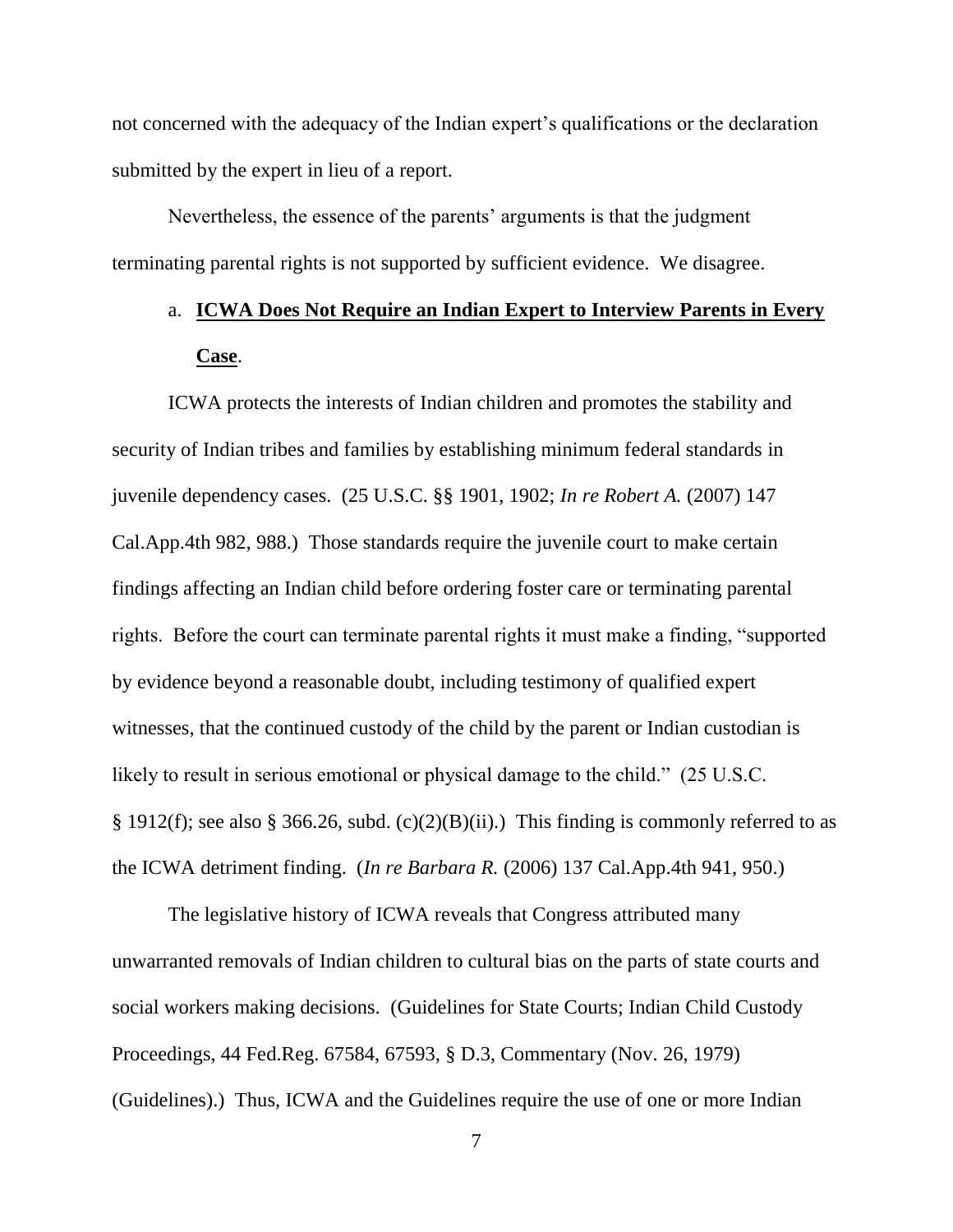experts to educate the trial court on the tribal culture and childrearing practices. ―Determining the likelihood of future harm frequently involves predicting future behavior—which is influenced to a large degree by culture. Specific behavior patterns will often need to be placed in the context of the total culture to determine whether they are likely to cause serious emotional harm." (Guidelines, *supra*, 44 Fed.Reg. at p. 67593, § D.4, Commentary.)

ICWA does not require evidence of social and cultural standards of an Indian child's tribe before parental rights are terminated. (*In re Brandon T.* (2008) 164 Cal.App.4th 1400, 1413.) Nor does ICWA require a person who is qualified to testify as an expert on Indian culture to conduct an independent investigation of the causes of the dependency or the recommendations relating to the permanent plan. In this respect, father's assertion that the "whole purpose of [the Indian expert's] independent investigation is to evaluate the case and reach a conclusion that is qualitatively more reliable than the DPSS social worker or the Tribe's social worker" is not covered or included in the Guidelines.**<sup>5</sup>**

Given the paucity of California decisions governing the standards for Indian

 $\overline{a}$ 

**<sup>5</sup>** Father bases his assertion on the Commentary to section D.4 in the Guidelines. However, section D.4 simply relates to the requirement of competent testimony from an Indian expert. Subsection (a) to section D.4 states that removal of an Indian child must be based on competent testimony from one or more "experts qualified to speak to the issue of whether continued custody by the parents or Indian custodians is likely to result in serious physical or emotional damage to the child." Nothing in the commentary or the specific guideline states that an Indian expert is required to conduct an independent investigation to evaluate the case and reach a conclusion that is qualitatively more reliable than the DPSS social worker or the Tribe's social worker.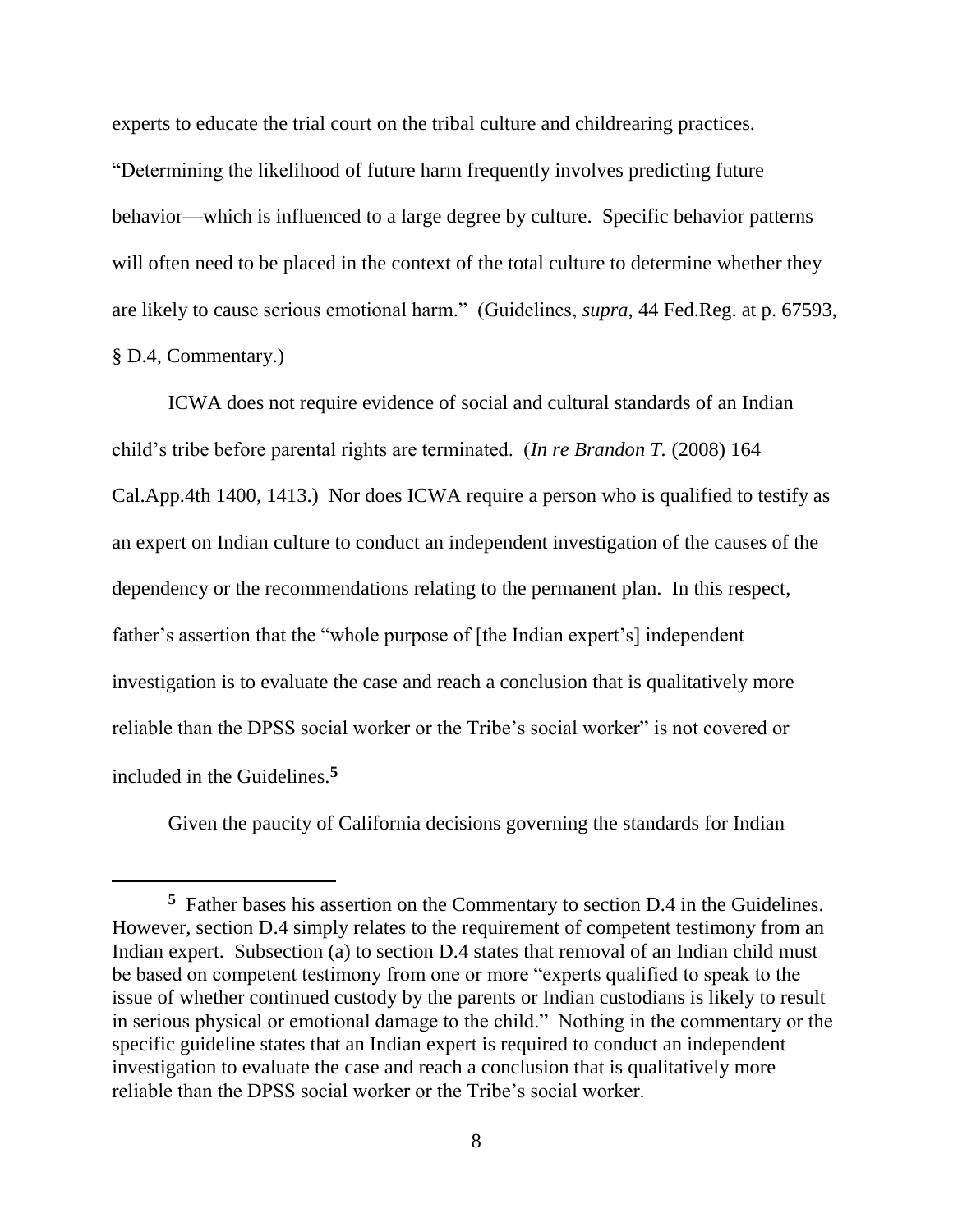expert testimony, father cites several Alaska decisions as support for his assertion that an inadequate expert investigation justifies reversal of an order terminating parental rights. However, those decisions are inapposite. In *C.J. v. Department of Health & Soc. Svcs.*  (2001) 18 P.3d 1214, the Indian expert did not interview either the parent or the child. In that case, the children were removed from the mother in Alaska; father was a noncustodial, nonoffending parent who lived in Florida. An evaluation of father's residence under the Interstate Compact for the Placement of Children (ICPC) initially recommended against placement with the father because his job involved extensive travel. However, father quit his job in order to take care of his children and a more favorable home study resulted, but Florida rejected the ICPC placement. (*Id.* at p. 1216.) Parental rights were terminated subsequently on the ground of abandonment, due to father's lack of communication with the children. (*Id.* at p. 1217.)

On appeal, the father contended there was insufficient evidence to support the ICWA detriment finding. Although the Alaska Supreme Court acknowledged that father had failed to maintain contact with his children, he was not required to prove he was a fit parent. (*C.J. v. Dept. of Health & Soc. Svcs., supra,* 18 P.3d at pp. 1217-1218.) The court went on to note that the social services agency had not met the ICWA detriment standard (*id.* at p. 1218), and the Indian expert's opinion, which was based solely on information provided by the social worker, did not establish the standard, either. However, the court did not hold that Indian experts are required to interview the parents. At page 1218, the court stated: "We do not hold that a meeting between the expert and the parties to the termination proceeding is required in every case. But the expert opinion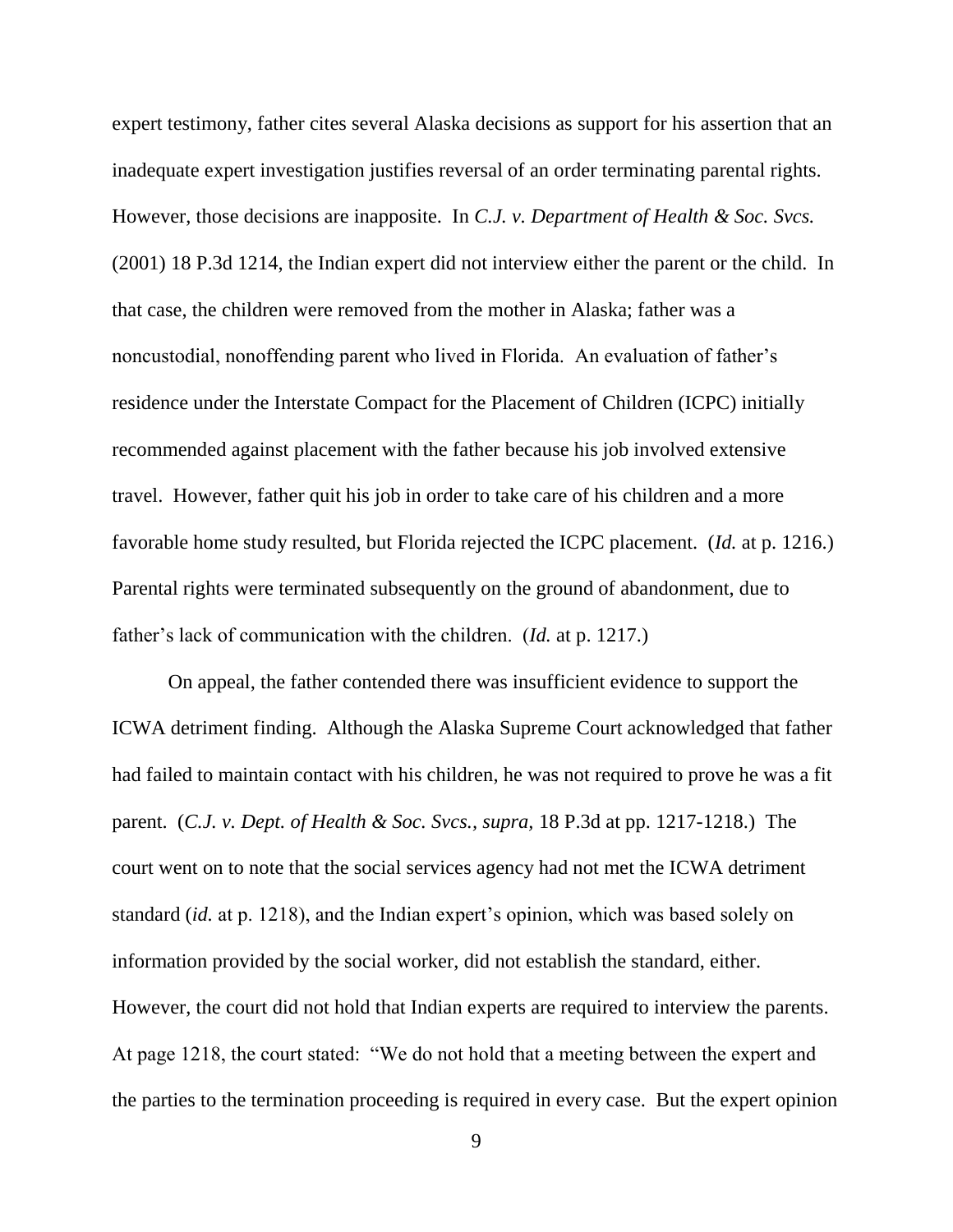should be based on the particular facts and issues of the case to a greater extent than occurred here, in order to support a finding, beyond a reasonable doubt, that serious physical or emotional harm will result."

In *J.J. v. Alaska* (2001) 38 P.3d 7, a similar situation was presented involving the same family (the mother's appeal). Parental rights were terminated based on abandonment (due to lack of visits occasioned by the unclear case plan that did not provide for visitation) and that adoption was in the children's best interests. (*Id.* at p. 8.) The Indian expert did not meet or speak with the mother (J.J.) or the children, or the mother's counselors, and the file on which the expert relied was incomplete, omitting much of mother's rehabilitative efforts. (*Id.* at p. 10.) Mother abstained from alcohol, submitted to drug testing, completed drug treatment and Alcoholics Anonymous to address substance abuse, and was in a healthy, sober relationship. (*Id.* at p. 9.)

Nevertheless, the Indian expert concluded that return would be detrimental because remedying the alcohol abuse problem was a separate issue from abandonment, based on mother's lack of contact with the children, and the expert speculated that the children would suffer additional trauma if mother regained custody because the "risks" would continue. (*J.J. v. Alaska, supra,* 38 P.3d at pp. 9-10.) The reversal there was thus grounded on expert's reliance on outdated information, and the substantial progress made by mother to meet the requirements of her case plan and establish a safe home for her children (*id.* at p.11), circumstances not present here.

Father acknowledges that a contrary result occurred in the more recent case of *J.A. v. Alaska* (2002) 50 P.3d 395. There, the reviewing court concluded that the experts'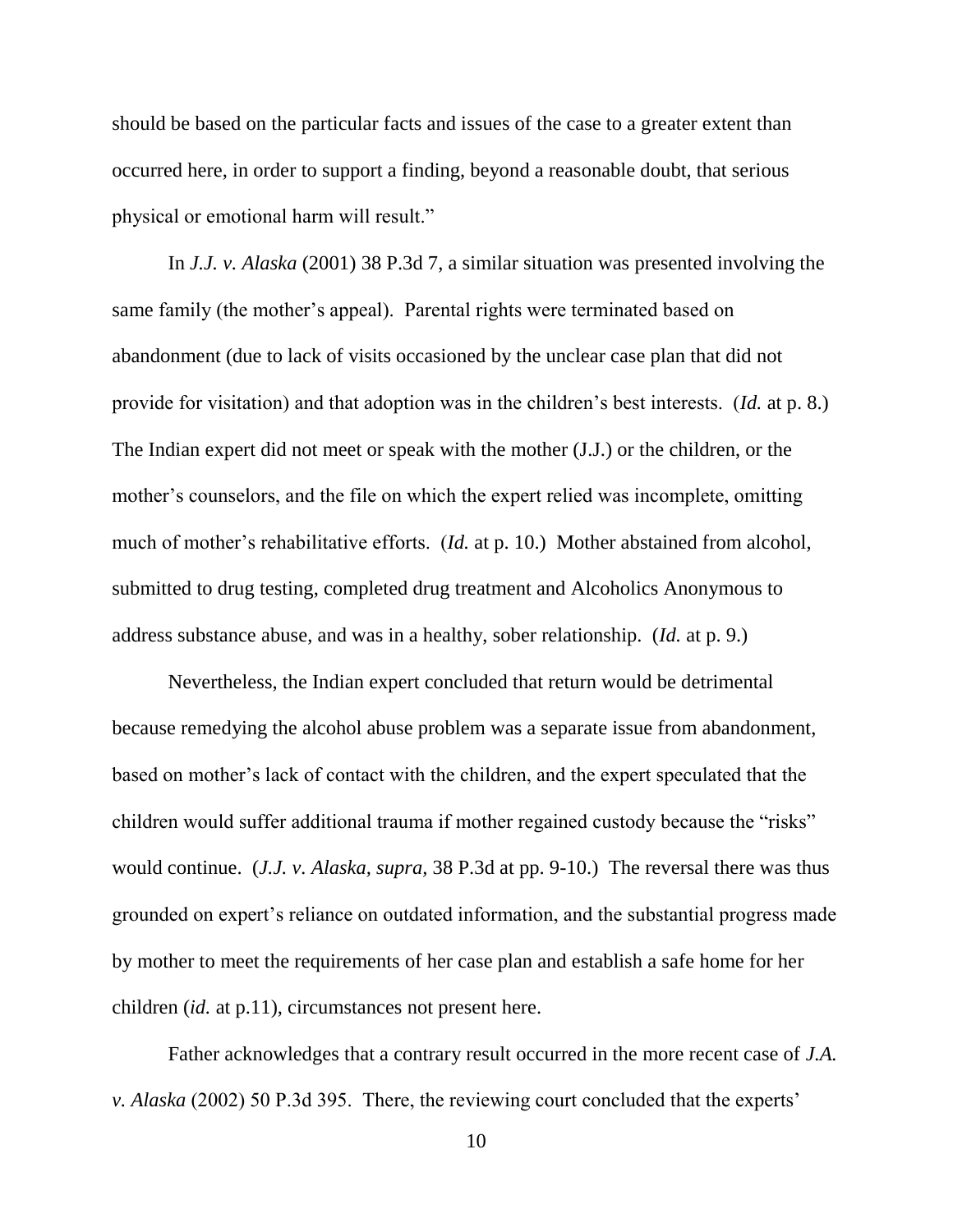failure to meet with the parties was not determinative of the adequacy of their expert opinion to support the termination of parental rights. The court noted that it had previously held in *C.J., supra,* that such interviews were not required in every case, and observed that both experts were sufficiently apprised of the facts by their review of the social services agency reports and the summaries of the testimony of other witnesses. (*J.A., supra,* at p. 400.)

A similar result was reached in *Marcia V. v. Alaska* (2009) 201 P.3d 496. In that case, the Alaska court reaffirmed its prior decisions holding that "pretrial interviews by the expert with the parties in a termination case 'are not required in every case.' A review of state records and summaries of relevant facts can be enough if they 'keep the experts' testimony sufficiently grounded in the facts and issues of the case.'" (*Id.* at p. 507.)

We agree with the reasoning of the Alaska courts. The purpose of the Indian expert's testimony is to offer a cultural perspective on a parent's conduct with his or her child, to prevent the unwarranted interference with the parent-child relationship due to cultural bias. (Guidelines, *supra,* § D.3 and Commentary.) The Indian expert's testimony is directed to the question of whether continued custody of the child by the parent or Indian custodian is likely to result in serious emotional or physical damage to the child, and not because the family did not conform to a decision-maker's stereotype of what a proper family should be. (Guidelines, *supra,* D.3(b), and Commentary.) Father does not point to any cultural evidence that his behavior (including sexual abuse of a half-sibling) would be interpreted differently in a cultural context, so knowledge of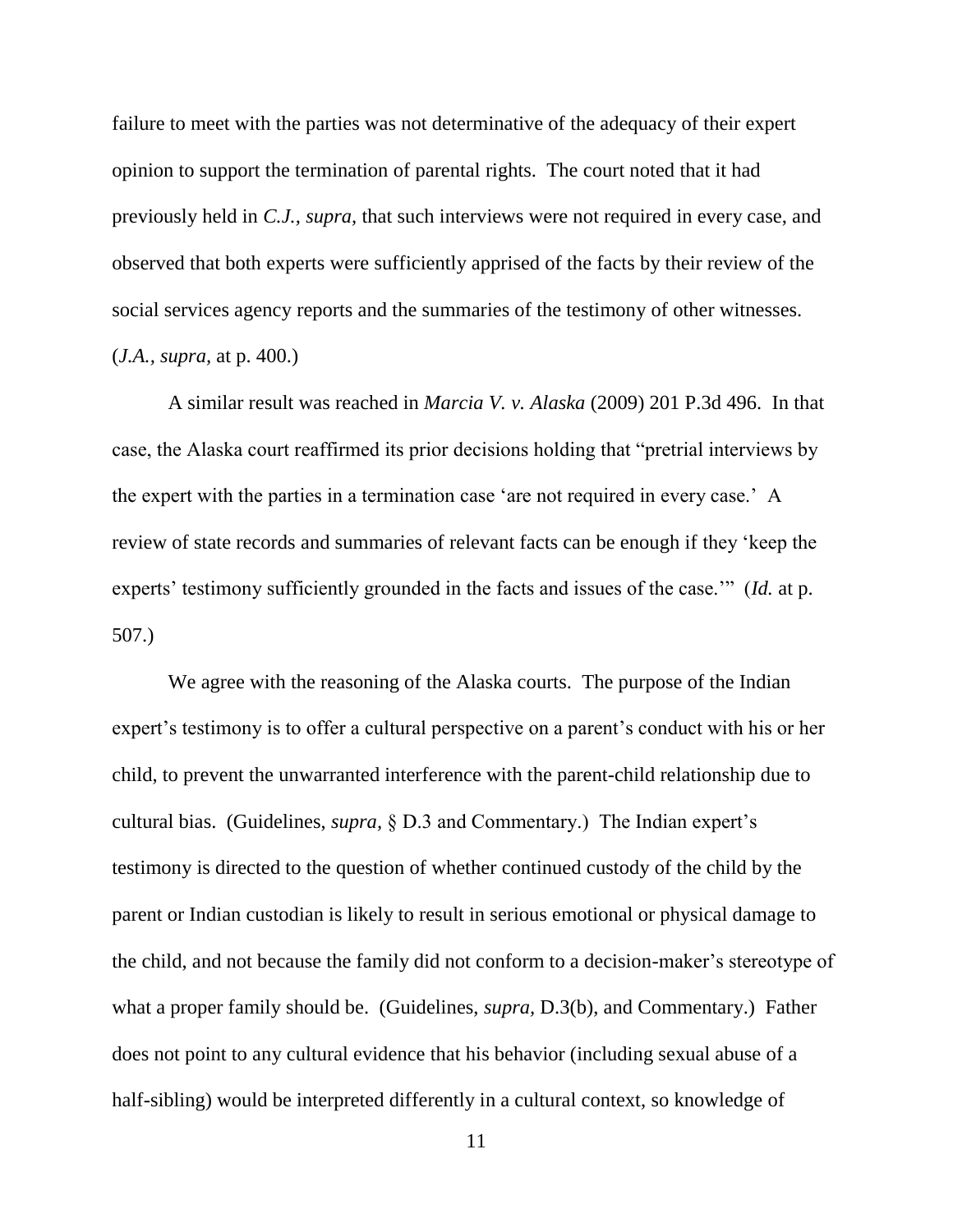cultural practices would not be helpful. In other words, unless interviews by the Indian expert with specific parties is relevant to the purpose of the expert's testimony—i.e., whether specific behavior patterns need to be placed in the context of Indian culture to determine whether they are likely to cause serious harm—the failure to interview the parents does not infect the trial court's judgment.

## **b. There Is Substantial Evidence to Support the ICWA Detriment Finding**

We emphasize that neither parent objected to the admission into evidence of the Indian expert's declaration, or the expert's qualifications, so we do not address any specific challenge to the adequacy of the declaration, or the investigation conducted by the expert. (See *In re Brian P.* (2002) 99 Cal.App.4th 616, 623 [re adequacy of adoption assessment].) Of course, while a parent may waive an objection to specific evidence, a claim that there is insufficient evidence to support the judgment is not waived by a failure to object. (*Ibid.*) **6**

Thus, the question for us to decide is whether there was substantial evidence to support the trial court's finding, beyond a reasonable doubt, that continued custody by the parents is likely to result in serious physical or emotional damage to the child, that is, the ICWA detriment finding. We review the court's ICWA detriment finding for substantial evidence. (*In re Barbara R., supra*, 137 Cal.App.4th at p. 951.) Under this standard, we do not pass on the credibility of witnesses, attempt to resolve conflicts in the evidence, or

**<sup>6</sup>** Had father's counsel objected to the admission of the expert's testimony or declaration for lack of foundation due to inadequate investigation, we would review for abuse of discretion. (*People v. Williams* (1997) 16 Cal.4th 153, 196.)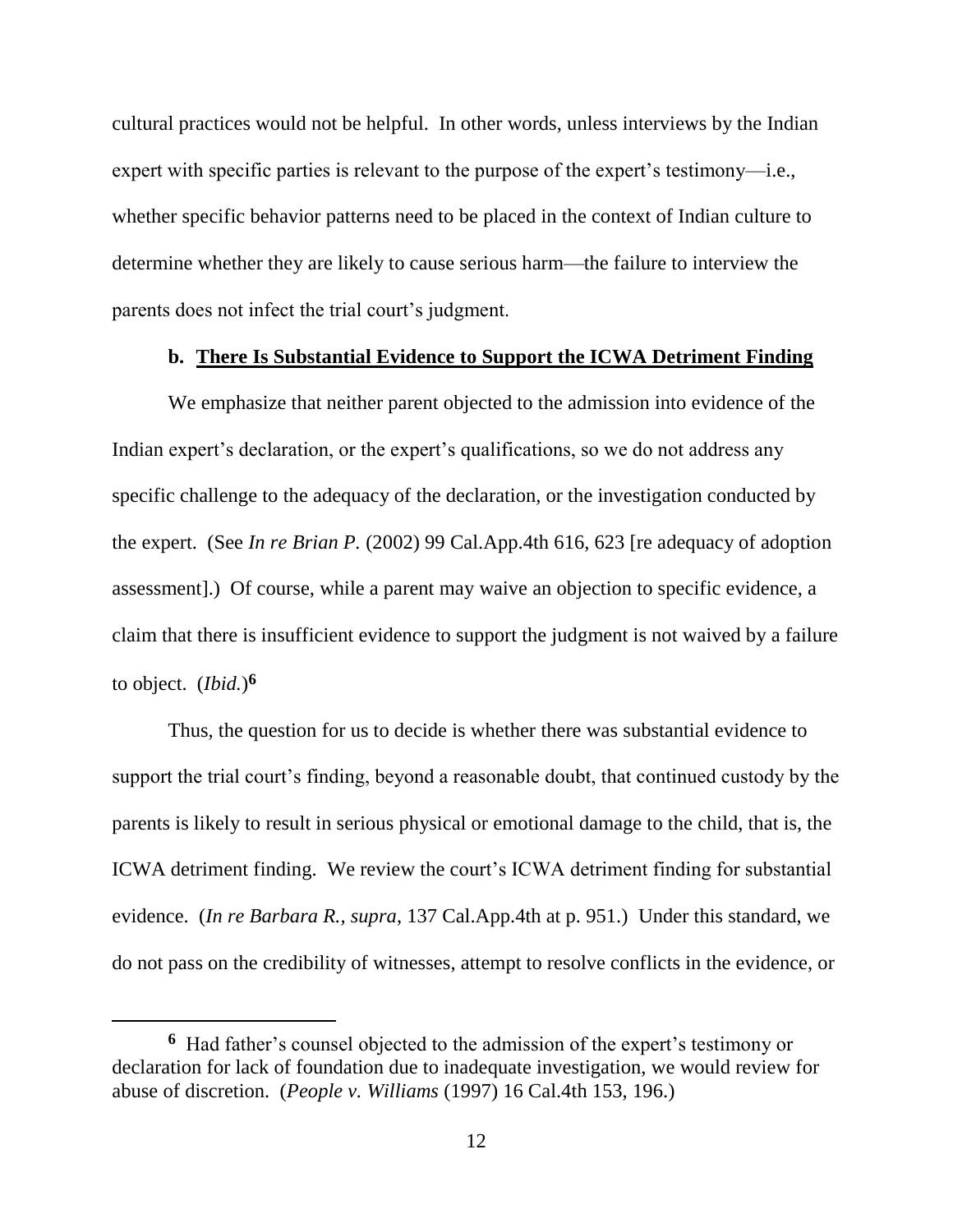reweigh the evidence. Instead, we draw all reasonable inferences in support of the findings, view the record favorably to the juvenile court's order and affirm the order even if there is other evidence to the contrary. (*In re Casey D.* (1999) 70 Cal.App.4th 38, 52- 53.) The appellant has the burden of showing there is no evidence of a sufficiently substantial nature to support the court's finding. (*In re L.Y.L.* (2002) 101 Cal.App.4th 942, 947.)

The expert's opinion was but one factor considered by the trial court in deciding, beyond a reasonable doubt, that continued custody by the parents would result in serious physical or emotional damage to the child. The court considered numerous reports and addenda prepared by the social worker, including the adoption assessment and the Indian expert's opinion. The tribe, and the tribe's social worker, was in agreement with the social worker's recommendation to terminate parental rights. On multiple occasions when the post-permanency hearing (§ 366.3) was continued, all parties–including the parents—stipulated that the permanent plan of adoption was appropriate.

The reports submitted at the section 366.26 hearing included information about the father's failure to avail himself of reunification services prior to the adjudication of dependency. He failed to submit to drug testing despite his history of substance abuse, and a report from Riverside Department of Mental Health dated November 8, 2007, indicated that father was currently abusing controlled substances, rendering him unable to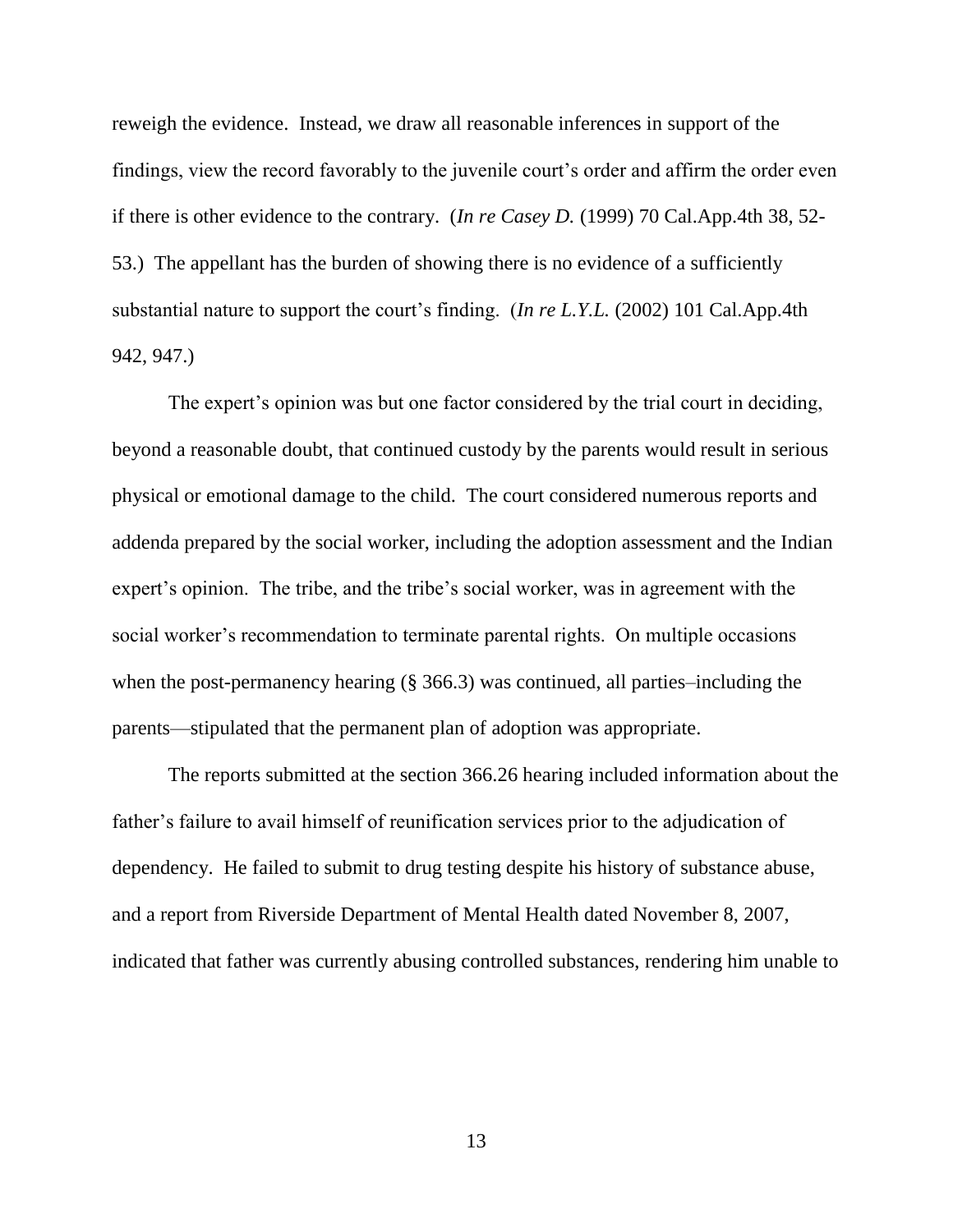benefit from psychotherapy.**<sup>7</sup>** He continued to deny molesting his stepdaughter, although he acknowledged his 1992 convictions for molesting other children. He also denied a history of substance abuse despite his conviction for transporting methamphetamine. He also insisted that his status as a sex offender did not prohibit him from having contact with children. He did not initiate any reunification services on his own after the court denied services at the disposition hearing.

Mother initiated some services, but she was terminated from counseling because she denied using drugs or alcohol,**<sup>8</sup>** smelled of alcohol when she appeared for therapy, and she was terminated from parenting classes due to excessive absences. More importantly, she maintained her relationship with father, a registered sex-offender, allowing him to have contact with her children despite the fact his parole conditions prohibited contact with the children, which gave rise to the sexual abuse allegations as to her oldest daughter, and then blamed her child for the molestation allegation. Even after the molestation allegations resulted in the removal of her older children, mother maintained her relationship with father, placing M.B. at risk.

In these significant respects, this case is distinguishable from the Alaska decisions on which father relies, where the judgments terminating parental rights were reversed.

 $\overline{a}$ 

<sup>&</sup>lt;sup>7</sup> This information was summarized in the Declaration prepared by the Indian expert whose opinion was offered at the jurisdiction/disposition stage. The actual report was not included in the record on appeal, but father did not challenge this information in the trial court.

**<sup>8</sup>** This denial is remarkable since two of her older children were born with fetalalcohol syndrome.